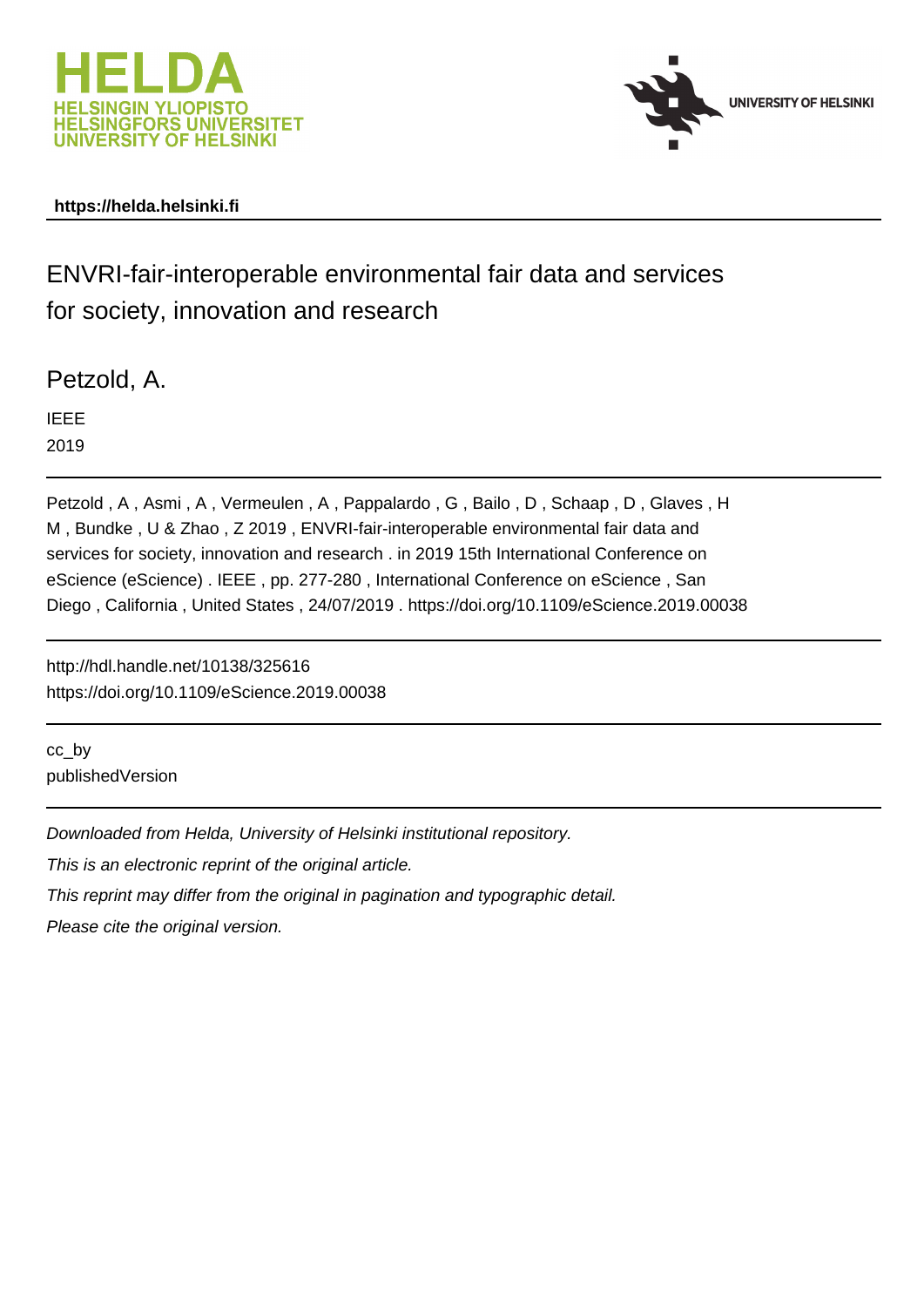# ENVRI-FAIR - Interoperable environmental FAIR data and services for society, innovation and research

Andreas Petzold *Forschungszentrum Jülich GmbH*  Jülich, Germany a.petzold@fz-juelich.de

Gelsomina Pappalardo *CNR Institute of Methodologies for Environmental Analysi*s Potenza, Italy gelsomina.pappalardo@imaa.cnr.it

Helen M. Glaves *British Geological Survey*  Keyworth, United Kingdom hmg@bgs.ac.uk

Ari Asmi *University of Helsinki* Helsinki, Finland ari.asmi@helsinki.fi

Daniele Bailo *Istituto Nazionale di Geofisica e Vulcanologia* Rome, Italy daniele.bailo@ingv.it

Ulrich Bundke *Forschungszentrum Jülich GmbH*  Jülich, Germany u.bundke@fz-juelich.de

*Abstract* **— ENVRI-FAIR is a recently launched project of the European Union's Horizon 2020 program (EU H2020), connecting the cluster of European Environmental Research Infrastructures (ENVRI) to the European Open Science Cloud (EOSC). The overarching goal of ENVRI-FAIR is that all participating research infrastructures (RIs) will provide a set of interoperable FAIR data services that enhance the efficiency and productivity of researchers, support innovation, enable data- and knowledge-based decisions and connect the ENVRI cluster to the EOSC. This goal will be reached by: (1) defining community policies and standards across all stages of the data life cycle, aligned with the wider European policies and with international developments; (2) creating for all participating RIs sustainable, transparent and auditable data services for each stage of the data life cycle, following the FAIR principles; (3) implementing prototypes for testing pre-production services at each RI, leading to a catalogue of prepared services; (4) exposing the complete set of thematic data services and tools of the ENVRI cluster to the EOSC catalogue of services.**

*Keywords — data services, environmental science, research infrastructures, EOSC* 

#### I. INTRODUCTION

Environmental changes are the result of a complex interaction of natural and anthropogenic processes on all scales from local to global. Understanding and quantifying these changes is a necessary requirement for the development of mitigation and adaptation strategies. Reliable predictions of environmental change must be based on trustworthy, well documented observations that capture the entire complexity of the Earth system and the manifold interactions between the atmosphere, the land and the ocean, including the impacts on all forms of life. Environmental data provides the scientific basis for analyzing the physical and biological processes in the Earth system that affect all sectors of society as well as wildlife and biodiversity. Easy and fast access to reliable, high quality environmental data is fundamental for research, and for the development of

Alex Vermeulen *Lund University* Lund, Sweden alex.vermeulen@icos-ri.eu

Dick Schaap *MARIS B.V.* Voorburg, The Nettherlands dick@maris.nl

Zhiming Zhao *University of Amsterdam*  Amsterdam, The Netherlands z.zhao@uva.nl

environmental prediction and assessment services. It is also vital for assessing past and defining future policies, as well as for the development of environment-friendly innovations. The demand for Earth system data is rapidly increasing, but the tools to manage, document, find, access, and use such data are still under-developed owing to the combination of data complexity and data volumes.

The environmental RIs have developed comprehensive expertise in their respective fields of research, but their integration across the boundaries of applied subdomain science is still not fully developed. However, this integration is critical for improving our current understanding of the major challenges to our planet such as climate change and its impacts on the Earth system, our ability to respond to and predict natural hazards, and our understanding and prevention of ecosystem loss. To study these interactions requires unimpeded use of multidisciplinary data from different Earth system sub-domains, with FAIRness [1] of the digital metadata and data as an absolute prerequisite.

#### II. ENVRI-FAIR CONCEPT AND GOALS

#### *A. The Consortium*

 $ENVRI\text{-}FAIR^1$  builds on the RIs of the ENVRI community<sup>2</sup> which are currently listed on the roadmap of the European Strategy Forum on Research Infrastructures  $(ESFRI<sup>3</sup>)$ . These RIs form the ENVRI cluster that includes the principal producers and providers of environmental research data and research services in Europe from the four subdomains of the Earth system - Atmosphere, Marine, Solid Earth, and Biodiversity/Terrestrial Ecosystems. The ENVRI cluster represents the core component of the European environmental RI landscape.

 $\overline{a}$ 

978-1-7281-2451-3/19/\$31.00 ©2019 IEEE DOI 10.1109/eScience.2019.00038

277



<sup>&</sup>lt;sup>1</sup> www.envri-fair.eu

 $2 \overline{\text{www.envri.eu}}$ 

 $3$  www.esfri.eu

ENVRI-FAIR has received funding from the EC Horizon 2020 research and innovation programme under grant agreement No 824068.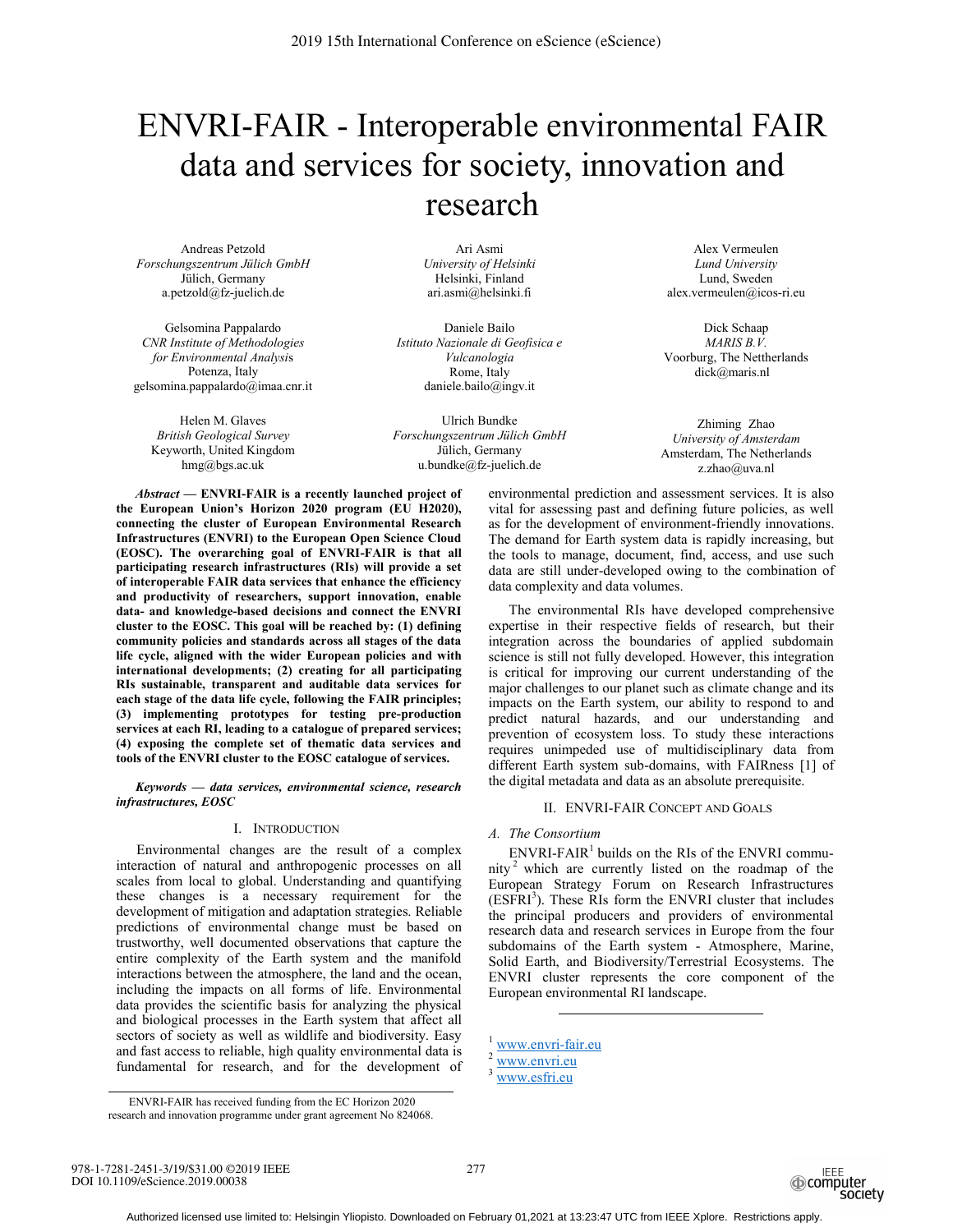|                          | RI type                     | Earth System Subdomains         | Link                  |
|--------------------------|-----------------------------|---------------------------------|-----------------------|
| Research Infrastructure  |                             |                                 |                       |
| <b>ACTRIS</b>            | Distributed                 | Atmosphere                      | www.actris.eu         |
| AnaEE                    | Distributed                 | Biodiversity/Ecosystems         | www.anaee.com         |
| <b>DANUBIUS-RI</b>       | Distributed                 | <b>Biodiversity/Ecosystems</b>  | www.danubius-ri.eu    |
| <b>DiSSCo</b>            | Distributed                 | Biodiversity/Ecosystems         | www.dissco.eu         |
| EISCAT 3D                | Single, with multiple sites | Atmosphere                      | www.eiscat.se         |
| <b>EMSO ERIC</b>         | Distributed                 | Marine, Solid Earth             | www.emso.eu           |
| <b>EPOS ERIC</b>         | Distributed                 | Solid Earth                     | www.epos-ip.org       |
| Euro-Argo ERIC           | Distributed                 | Marine                          | www.euro-argo.eu      |
| <b>IAGOS AISBL</b>       | Distributed                 | Atmosphere                      | www.iagos.org         |
| <b>ICOS ERIC</b>         | Distributed                 | Atmosphere, Marine, Bio/Eco     | www.icos-ri.eu        |
| LifeWatch ERIC           | Virtual, distributed        | Biodiversity/Ecosystems, Marine | www.lifewatch.eu      |
| eLTER                    | Distributed                 | Biodiversity/Ecosystems         | www.lter-europe.net   |
| <b>SIOS</b>              | Regional, distributed       | all subdomains                  | www.sios-svalbard.org |
| <b>Technical Partner</b> |                             |                                 |                       |
| SeaDataNet               | Federated                   | Marine                          | www.seadatanet.org    |
| Univ. of Amsterdam       | Systems and Networking Lab  | IT Expertise                    | ivi.fnwi.uva.nl/sne   |

TABLE 1. RESEARCH INFRASTRUCTURES AND TECHNICAL PARTNERS PARTICIPATING IN ENVRI-FAIR

Table 1 summarizes the consortium. Besides the RIs on the ESFRI roadmap, the consortium includes two technical partners that are required for the implementation of common tools and standards already agreed in the recently completed EU project ENVRIplus $4$  [2].

#### *B. Vision and Objectives*

The overarching goal of ENVRI-FAIR is to advance the findability, accessibility, interoperability and reusability (FAIRness) of digital assets, in particular *research data* and *research services*, provided by the ENVRI cluster, and to connect them to the emerging service ecosystem of the EOSC<sup>5</sup>. Common policies, open standards, interoperability solutions, operational services, and stewardship of data on the basis of the FAIR principles [1] at the cluster level will essentially reduce development costs for an individual RI to solve those common problems. ENVRI-FAIR finally aims to provide an open access hub for interdisciplinary environmental research data utilizing the EOSC.

#### Specifically, ENVRI-FAIR will

- 1. further develop common standards and policies for the data life cycle, including cataloguing, curation, provenance and service provision within the ENVRI cluster, with specific consideration of the FAIR principles including interoperability, and of the tools and methods created during the preceding EUprojects ENVRI and ENVRIplus;
- 2. align these policies and standards with wider European policies (e.g. ISO 19115 INSPIRE) as well as with relevant international developments;
- 3. develop and implement the necessary tools for reaching Objective 1 in each RI, thereby adopting an open approach for sharing data and software;
- 4. improve the skills of RI personnel to develop and maintain the FAIR infrastructures resulting from Objectives 1 and 2 through extensive training;
- 5. increase the potential for innovation of each RI by establishing a specific ENVRI-FAIR section in the EOSC service catalogue, with the aim of stimulating common pre-commercial procurement processes and dissemination of outcomes enhancing the uptake of RI services by private partners;
- 6. establish cohesion with the global RI landscape, including RI clusters and regional/international initiatives in the environmental sector; maintain ENVRI community knowledge with particular consideration of developing integrated activities;
- 7. expose thematic data services and tools from the RI catalogues to the EOSC catalogue of services, COPERNICUS, GEO and other end-users.

#### *C. Ambition*

The high-impact ambition of ENVRI-FAIR is to establish the foundation of a successful implementation of a virtual, federated machine-to-machine interface to access environmental data and services from the contributing RIs. This interface, the ENVRI-hub, will be realized as the services across RIs and even between environmental subdomains become progressively more integrated.

Each RI is optimized for a number of selected parameters related to its specific competences, for example, essential climate variables in the atmospheric subdomain [3]. For users that require a broader or full spectrum of environmental parameters, the ENVRI-hub will offer a single platform that hides the complexity and diversity of the ENVRI landscape, while preserving the structure of the individual RI and continuing to fulfil the requirements of their designated communities.

After its full implementation, the ENVRI-hub will be a federated system of harmonized subdomain or RI-specific systems that include data policies and management as well as access platforms through virtual research environments, and will be underpinned by common data policies; see Fig. 1 for the schematic ENVRI-FAIR architecture.

 <sup>4</sup> www.envriplus.eu

<sup>5</sup> www.eosc-portal.eu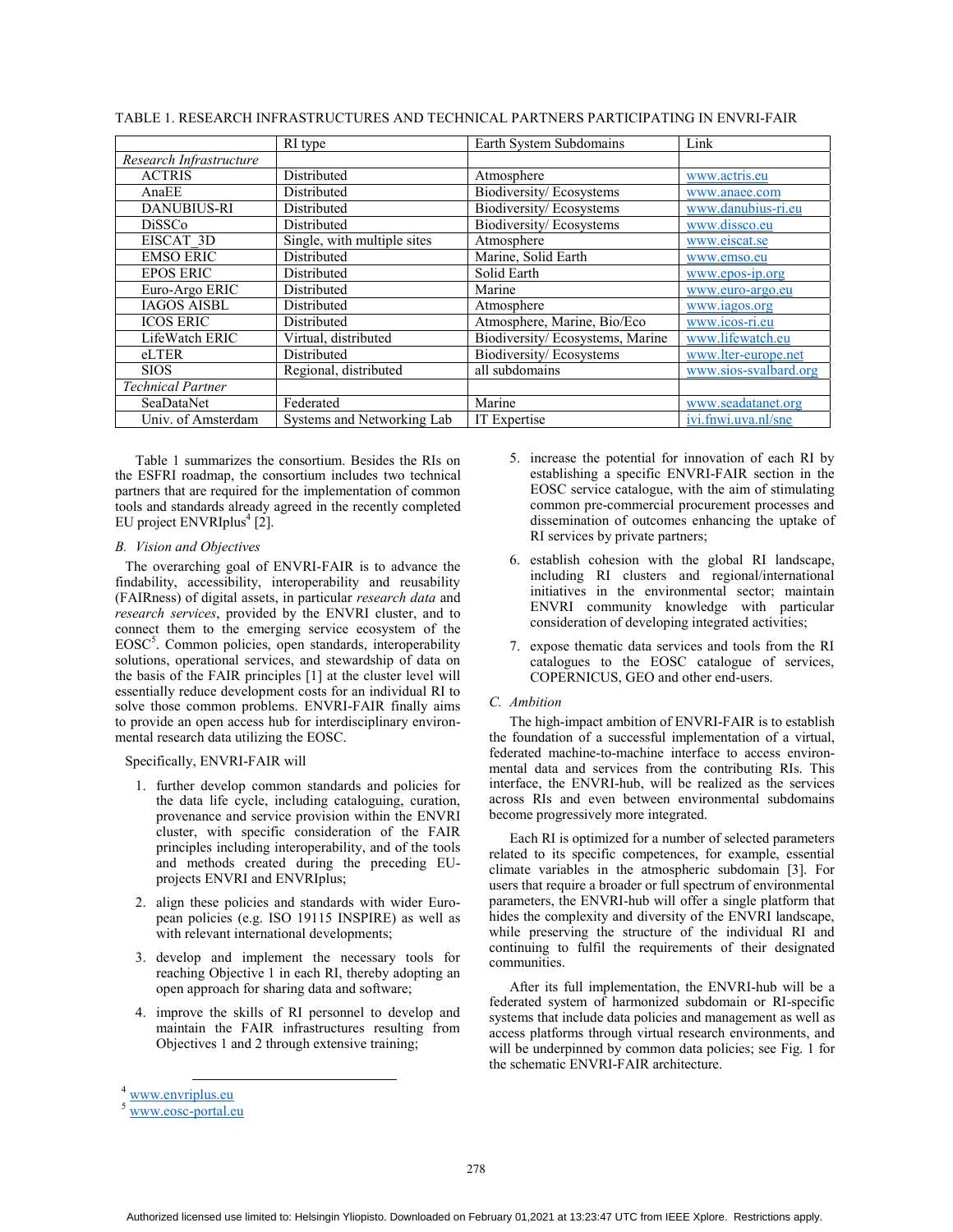

The system will be completely open source, modular and scalable. It will leverage the experience available in the consortium and already operational systems. ENVRI-FAIR will provide the means to further develop the ENVRI cluster by building on the concepts from the RDA Data Fabric interest group [4]. Several RIs involved in ENVRI-FAIR have developed systems that contain elements of this vision including, e.g., the ICOS Carbon Portal [5], the TOAR ozone surface observation portal [6], or the EPOS Thematic Core Services [7].

#### III. METHODOLOGY AND WORKFLOW

#### *A. Methodology*

The main focus of ENVRI-FAIR is the implementation and further development of RI- and subdomain-level services while ensuring the highest possible level of standardization at the cluster level. According to the terminology used here, a service (or collection of services in a workflow) allows a researcher or other end-user to achieve their objectives. 'Prototype services' indicate services being tested by the end-users, i.e. after internal alpha-testing and commonly named beta-testing, which indicates that it works but there may be bugs and performance issues left to be solved. 'Production services' indicate services that are released to end users, implying the software has an appropriate technology readiness level (TRL) and there is associated information concerning sustainability.

The ENVRI-hub community metadata and data store will be based on semantic web technology, ontologies and open linked data, allowing integration of the vocabularies and metadata standards developed as part of the implementation work packages in ENVRI-FAIR. The development across subdomains will have significant benefits in terms of efficiency and robustness for the ENVRI-hub system. It will enable true interoperability of access to metadata and data objects across the RIs and subdomains and thus facilitate the development of (joint) higher-level services on cluster level.

By following a modular design the developments can be (re-)used in the different RIs. All components will contain

couplers to EOSC services such as Authentication and Authorization Infrastructure (AAI), data storage solutions and catalogue of services, to enable the seamless integration of ENVRI data and services into the EOSC.

#### *B. Workflow*

The ENVRI-FAIR workflow is basically organized as a bottom up process with few but central coordinating and harmonizing activities (see Fig. 2), and addresses the following three levels of implementation and development:

- i. *RI level*: main level of service implementation, taking into account that participating RIs are of different maturity and have individual constraints when implementing FAIR compliant services;
- ii. *subdomain level*: (Atmosphere, Marine, Solid Earth, and Biodiversity/Terrestrial Ecosystems) currently recognized as the most-effective science-driven user level including for example institutional users such as COPERNICUS;
- iii. *domain (or cluster) level*: most effective for addressing standardization with EOSC and e-infrastructures (dominantly EOSC) or with international organizations (GEO, WMO, RDA etc.).



Fig. 2.Schematic structure of the ENVRI-FAIR workflow; arrows indicate directions of interaction.